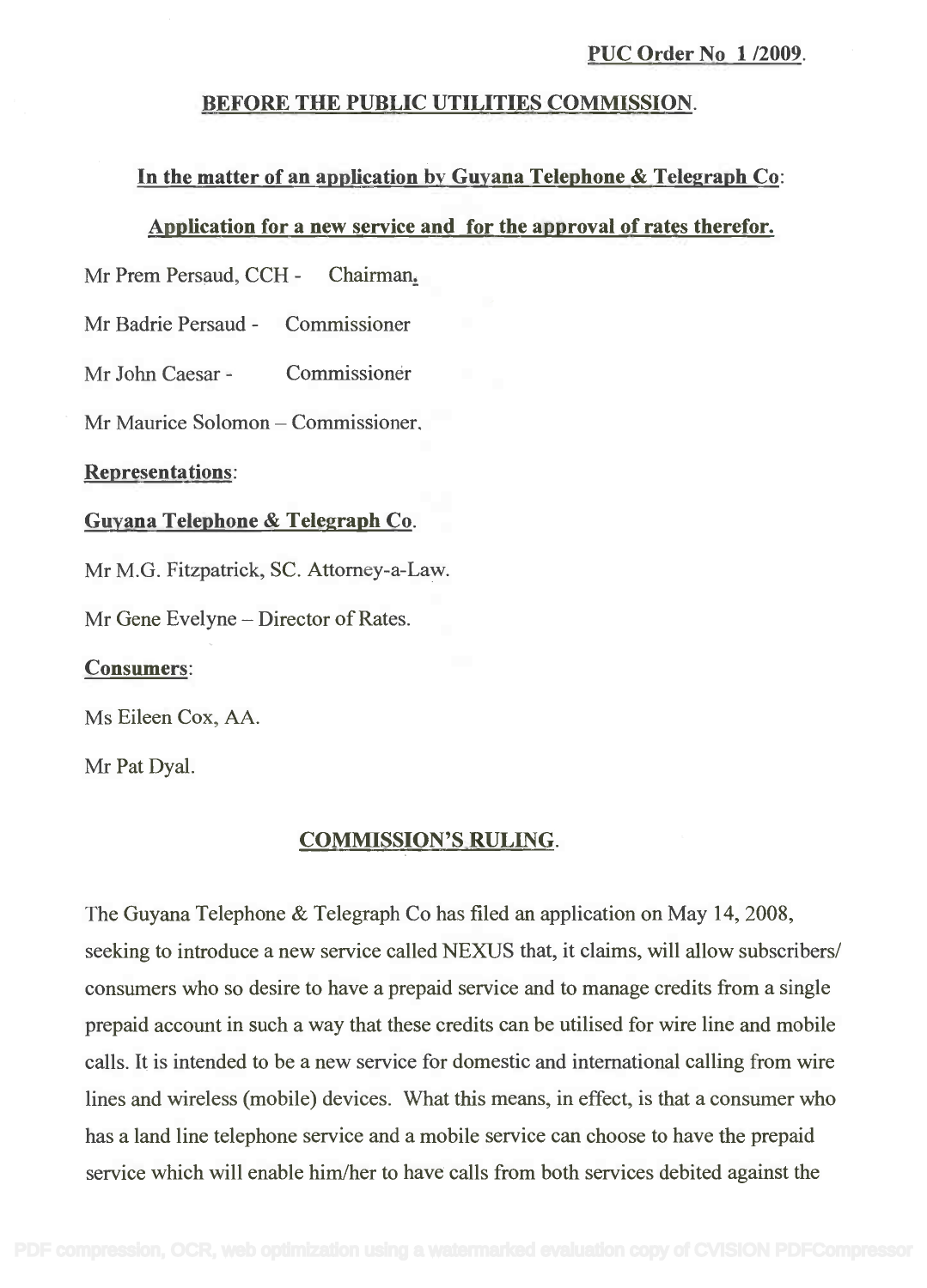prepaid service. The prepaid account can be obtained by a scratch card or electronically, prepaid service. The prepaid account can be obtained by a scratch card or electronically, via the C-Point facility. via the C-Point facility.

This system, if implemented, will necessitate:-

- (a) a wireless (mobile) communication network;
- (b) a wireline/land line communication network; and
- (c) a prepayment server/platform that communicates with both networks.

The prepayment server platform will store the monetary amounts associated with the The prepayment server platform will store the monetary amounts associated with the minutes of talk time paid for by the customer, and will utilise a measuring module that minutes of talk time paid for by the customer, and will utilise a measuring module that monitors the amount the subscriber uses on both networks and deduct the associated monitors the amount the subscriber uses on both networks and deduct the associated charges accordingly. charges accordingly.

We form an opinion from what GT&T represents to us that one of, if not the greatest We form an opinion from what GT&T represents to us that one of, if not the greatest concern is that, in as much as they have been reportedly installing about 13000 lines per concern is that, in as much as they have been reportedly installing about 13000 lines per year, the net gain continues to stagnate because a very large number of customers lose year, the net gain continues to stagnate because a very large number of customers lose their service every month due, in the main, to non-payment. GT&T has submitted a table their service every month due, in the main, to non-payment. GT&T has submitted a table which claims that in year 2006, 3,217 customers' services were terminated for non-which claims that in year 2006,3,217 customers' services were terminated for nonpayment as compared with 4,371 for year 2007. In year 2006, 771 were terminated at payment as compared with 4,371 for year 2007. In year 2006, 771 were terminated at customers' requests as compared with 673 for year 2007. The overall effect is that in customers' requests as compared with 673 for year 2007. The overall effect is that in year 2006, 3988 services and for year 2007, 5044 lines were terminated. year 2006,3988 services and for year 2007, 5044 lines were terminated.

In support of the proposed new service the Company claims that it is designed to provide In support of the proposed new service the Company claims that it is designed to provide additional value to wireline customers and to make it less likely for credit-challenged additional value to wireline customers and to make it less likely for credit-challenged customers to lose their service. And it further urges that, like all prepaid services, the customers to lose their service. And it further urges that, like all prepaid services, the proposed one will benefit those consumers who would prefer to manage their proposed one will benefit those consumers who would prefer to manage their telecommunications budget very closely; and that the service offers flexibility by telecommunications budget very closely; and that the service offers flexibility by allowing two separate customer devices to access the same credit bucket. GT&T went on allowing two separate customer devices to access the same credit bucket. GT&T went on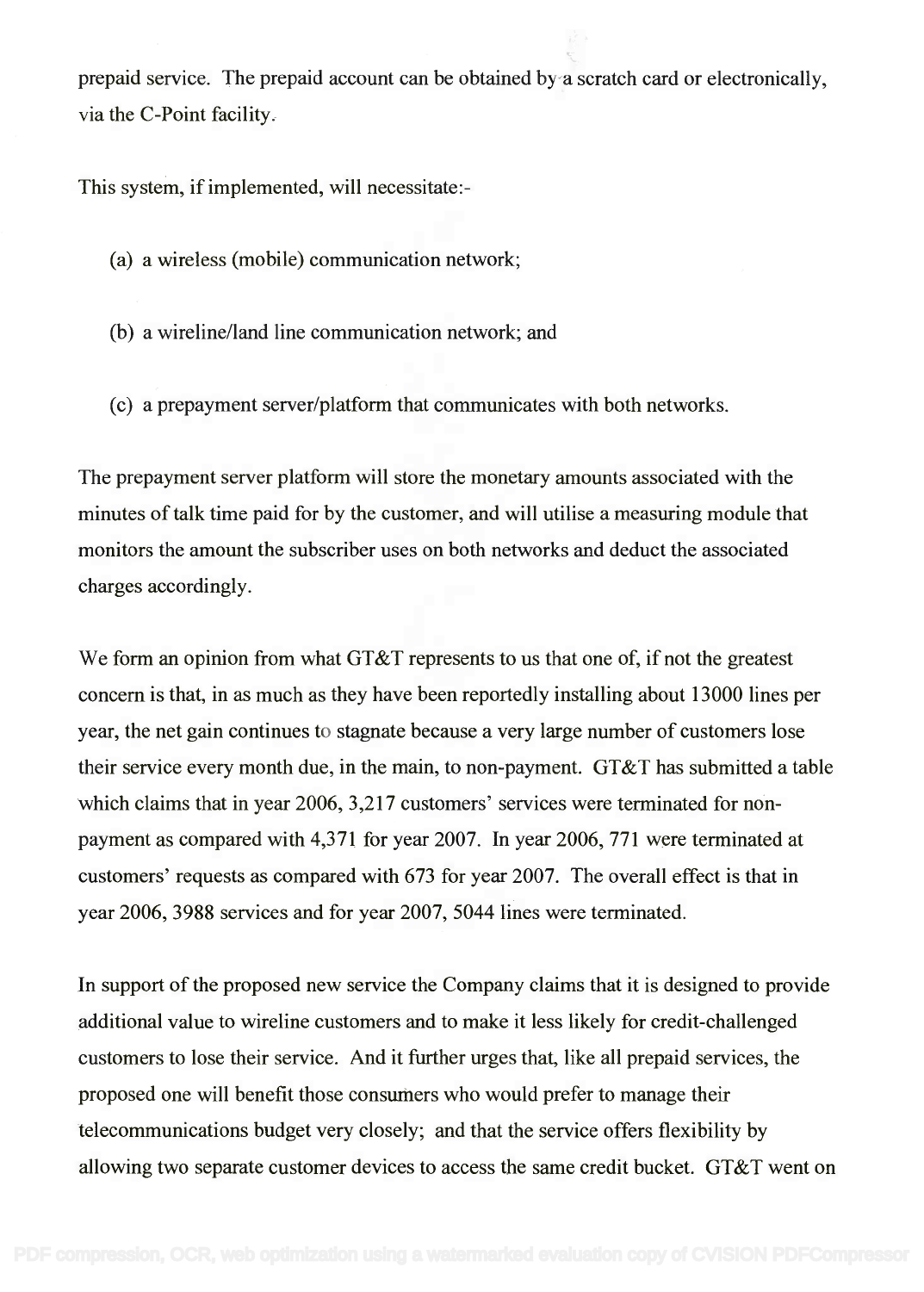to urge that it will facilitate their desire to grow the wireline network and customer base, to urge that it will facilitate their desire to grow the wireline network and customer base, and to realise growth in net line service consistent with their substantial annual investment in wireline network expansion.

We wish to point out that customers do not necessarily surrender or lose their service for We wish to point out that customers do not necessarily surrender or lose their service for default of payment. Some may have surrendered the landline service in favour of the on-default of payment. Some may have surrendered the landline service in favour of the ongrowing popular cellular service. We have great difficulty in accepting that the proposal growing popular cellular service. We have great difficulty in accepting that the proposal will facilitate GT&T's aspirations. From the figures submitted by them regarding the will facilitate GT&T's aspirations. From the figures submitted by them regarding the loss of service by consumers for the two years referred to, we find, on the contrary, that loss of service by consumers for the two years referred to, we find, on the contrary, that GT&T has a net gain of about 17000 lines GT&T has a net gain of about 17000 lines

We wish to note, however, that the present prepaid system differs from the proposed We wish to note, however, that the present prepaid system differs from the proposed Nexus in more than one way. The current card may be used on any landline and in Nexus in more than one way. The current card may be used on any landline and in telephone booths, whereas the Nexus will be limited to one landline and one mobile telephone booths, whereas the Nexus will be limited to one landline and one mobile phone. The Nexus service anticipates a separate charge will be added to the service phone. The Nexus service anticipates a separate charge will be added to the service that does not offer any financial benefit to the consumer. that does not offer any financial benefit to the consumer.

GT&T's arguments defeat the purpose for which the service is intended when they GT&T's arguments defeat the purpose for which the service is intended when they include the plea that nearly 9000 customers have been deleted from the list of subscribers include the plea that nearly 9000 customers have been deleted from the list of subscribers "due to non payment". How then can customers be re-attracted to the service when they "due to non payment". How then can customers be re-attracted to the service when they will be called upon to pay \$200.00 activation charge? Upon activation of the service they will be called upon to pay \$200.00 activation charge? Upon activation of the service they will have to pay a further 15% surcharge on all calls from the prepaid wireline phones. will have to pay a further 15% surcharge on all calls from the prepaid wireline phones. These are the same consumers who defaulted when even that 15% levy is not included in These are the same consumers who defaulted when even that 15% levy is not included in their bills! And this new category of prepaid customers will still have to continue to pay their bills! And this new category of prepaid customers will still have to continue to pay the approved monthly rental, and will be billed on a post paid basis which must be paid every month to maintain the service. every month to maintain the service.

In effect, those land line consumers who opt to join this new Nexus service will have the In effect, those land line consumers who opt to join this new Nexus service will have the "privilege" of paying a surcharge of 15% whilst the regular mobile consumer will "privilege" of paying a surcharge of 15% whilst the regular mobile consumer will continue to pay the normal, current rate. This Nexus customer will in effect be continue to pay the normal, current rate. This Nexus customer will in effect be